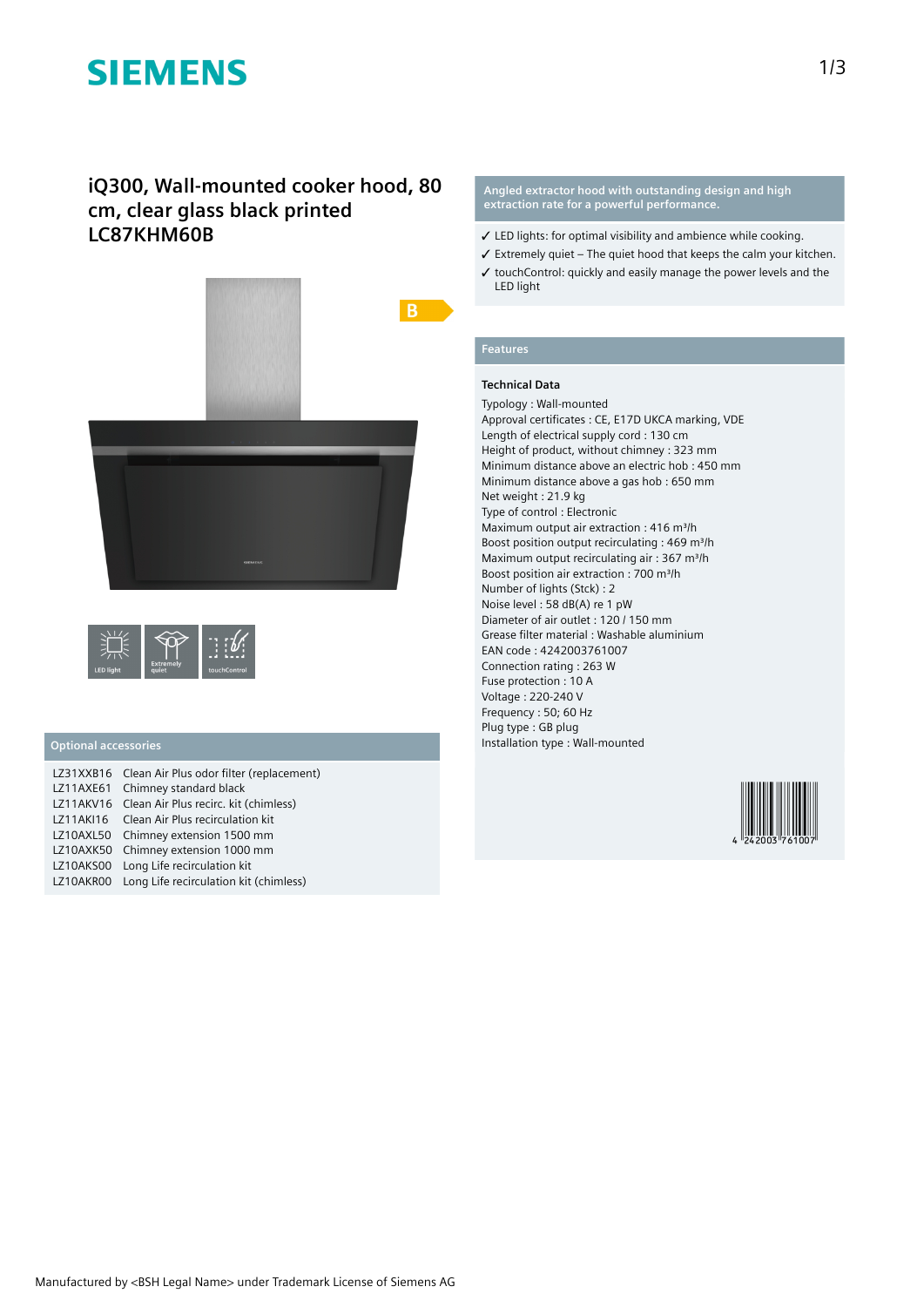# **SIEMENS**

## iQ300, Wall-mounted cooker hood, 80 cm, clear glass black printed **LC87KHM60B**

#### **Features**

#### **Key performance features:**

- Energy Efficiency Class: B (at a range of energy efficiency classes from A+++ to D)
- $\bullet$  Extraction rate according to EN 61591 ø 15 cm:
- max. Normal use416m³/h
- Intensive700 m³/h
- Noise max. Normal Level: Noise, max. speed in normal us: 58 dB dB\*

#### **Features**

- $\bullet$  3 x power levels plus intensive setting
- 2 x 1.5W LED
- Colour Temperature: 3500 K
- Twin channel high performance fan motor
- Automatic intensive revert (6mins)
- 2 x metal grease filter cassettes
- easy to clean Inner frame
- Installation: wall
- Rim ventilation

#### **Design**

- Black glass
- 
- ●<br>● Chimney hood
- touchControl for extractor speeds and light
- Electronic control

#### Performance/technical information

- Suitable for ducted and re-circulating operation
- In recirculation operation chimless use possible
- For recirculated extraction a recirculating kit or a CleanAir recurculation kit (accessory) is needed
- Installation system: Wall fixing inclined/flat/cube
- Max. extraction rate: 700 m3/h
- Noise level according to EN 60704-3 and EN 60704-2-13 exhaust a i r :
- Max. normal use:58dB(A) re 1 pW
- Intensive:67 dB(A) re 1 pW
- Power rating: 263 W
- Light Intensity: 90 lux
- Electrical cable length 1.3 m
- $\bullet$  Diameter pipe Ø 150 mm (Ø 120 mm enclosed)
- Dimensions exhaust air (HxWxD): 928-1198 x 790 x 499 mm
- Dimensions recirculating, chimney (HxWxD): 988-1258 x 790 x 499mm
- ●<br>● Dimensions recirculating, chimless (HxWxD): 452 mm x 790 x 499 mm
- Dimensions recirculating with CleanAir module (HxWxD):
- $\bullet$  1118 x 790 x 499 $\text{mm}$  mounting with outer chimney
- 1188-1458 x 790 x 499 mm mounting with telescopic chimney
- Blower Efficiency Class: B\*
- Lighting Efficiency Class: B\*
- Grease Filtering Efficiency Class: C\*
- Average Energy Consumption: 56.6 kWh/year\*

#### **Optional accessories**

- Recirculating kit LZ10AXL50
- *\* In accordance with the EU-Regulation No 65/2014*